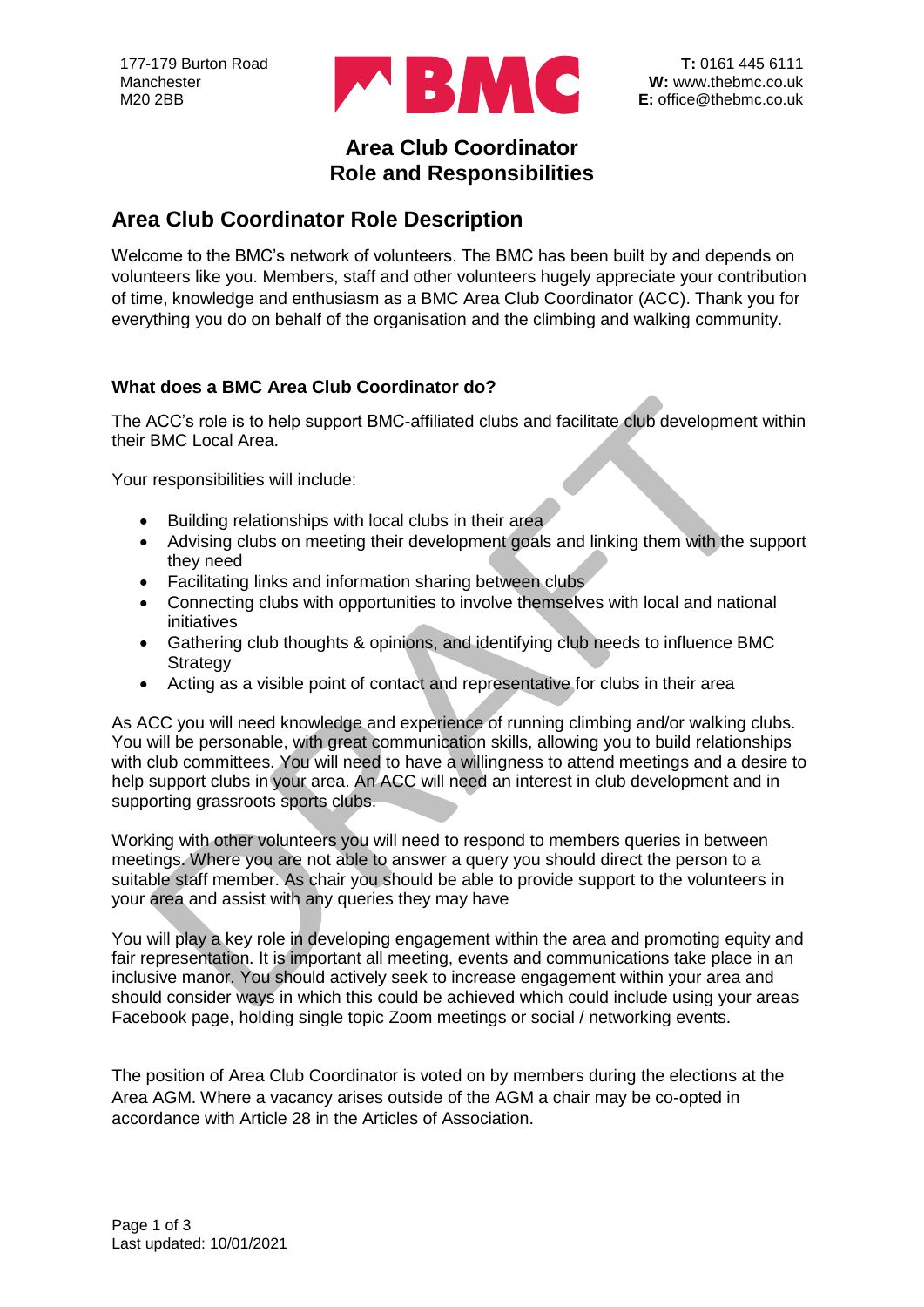

## **Area Club Coordinator Role and Responsibilities**

#### **What can you expect from the BMC?**

- The BMC is committed to ensuring that all people have an equal opportunity to participate in climbing, hill walking and/or mountaineering at all levels and in all roles. Our full Equity Statement can be found [here.](https://www.thebmc.co.uk/bmc-equity-statement#:~:text=The%20full%20BMC%20Equity%20Statement,climbing%2C%20hill%20walking%20and%20mountaineering.)
- Officer support on complex or difficult issues
- All ACCs work as a team nationwide to support each other, and will nominate a 'Local Clubs Rep' from among their number to coordinate activities and sit on the Club Development Group.
- An induction session will be provided at the BMC Office
- You will be added to the BMC collaboration platform enabling you to communicate with other area officers and representatives.

#### **What does the BMC expect from you?**

When acting as an Area Club Coordinator, you will be representing the BMC to partner organisations, clubs, members, other climbers/walkers etc. This means that it is important that you:

- Are a member of the BMC with your designated area the one in which you are standing.
- Are passionate about climbing and/or walking and have a good knowledge of the area you cover as well as knowledge and experience of running climbing/walking clubs.
- Behave in a respectful manner at all times, remembering that you are representing the BMC membership as well as the wider walking and climbing community (rather than just yourself as an individual) in the public domain. This includes posting on social media and internet forums in a BMC capacity.
- Maintain regular contact with clubs in their area, using email, social media, telephone and face-to-face contact as appropriate.
- ACCs from all Local Areas work as a team, working virtually and taking part in short online meetings approx. four times a year.
- ACCs should attend Area Meetings where possible. Averaging approx. 1-2 hours per week.
- Interest in club development and supporting grassroots sports clubs
- Be an advocate for the BMC. With regards to this it is helpful to develop some understanding of the BMC's specialist work areas, finances and structure.
- Be able to represent members' views in a fair and balanced manner at local, regional and national level.
- Ability to work collaboratively with other volunteers.
- If you have a conflict of interest whilst representing the BMC in any aspect of your voluntary role, declare it to a BMC staff members ASAP.

### **Benefits of volunteering for the BMC**

- Contribute to the BMC's work representing climbers and walkers in the UK
- Pass on knowledge and experience to other club leaders
- Influence and improve support for mountaineering clubs in your local area
- Become part of a community of committed volunteers, giving back to the mountaineering community